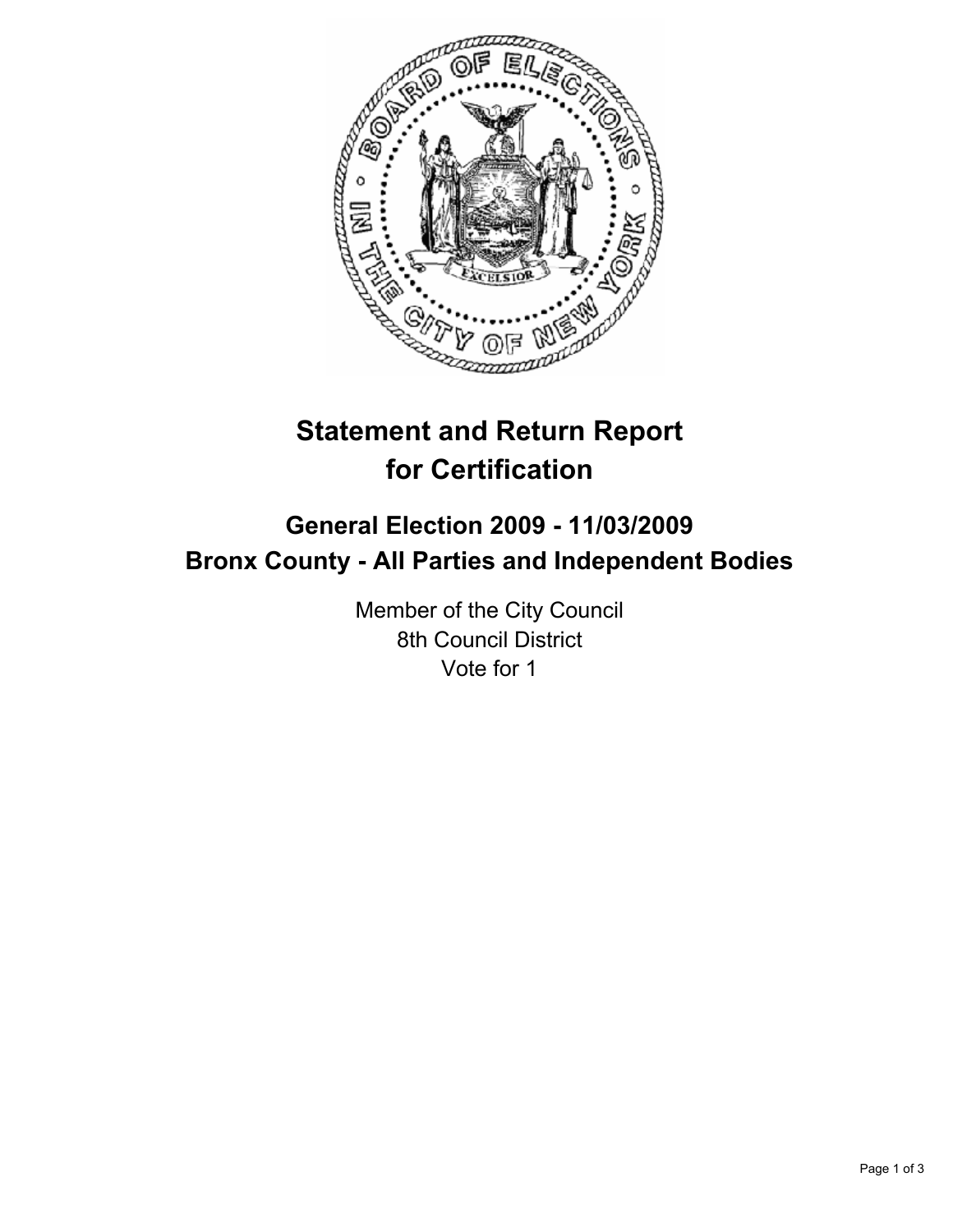

### **Assembly District 84**

| PUBLIC COUNTER                           | 1,625 |
|------------------------------------------|-------|
| <b>EMERGENCY</b>                         |       |
| ABSENTEE/MILITARY                        | 10    |
| <b>AFFIDAVIT</b>                         | 15    |
| <b>Total Ballots</b>                     | 1,651 |
| MELISSA MARK-VIVERITO (DEMOCRATIC)       | 869   |
| MELISSA MARK-VIVERITO (WORKING FAMILIES) | 26    |
| <b>Total Votes</b>                       | 895   |
| Unrecorded                               | 756   |